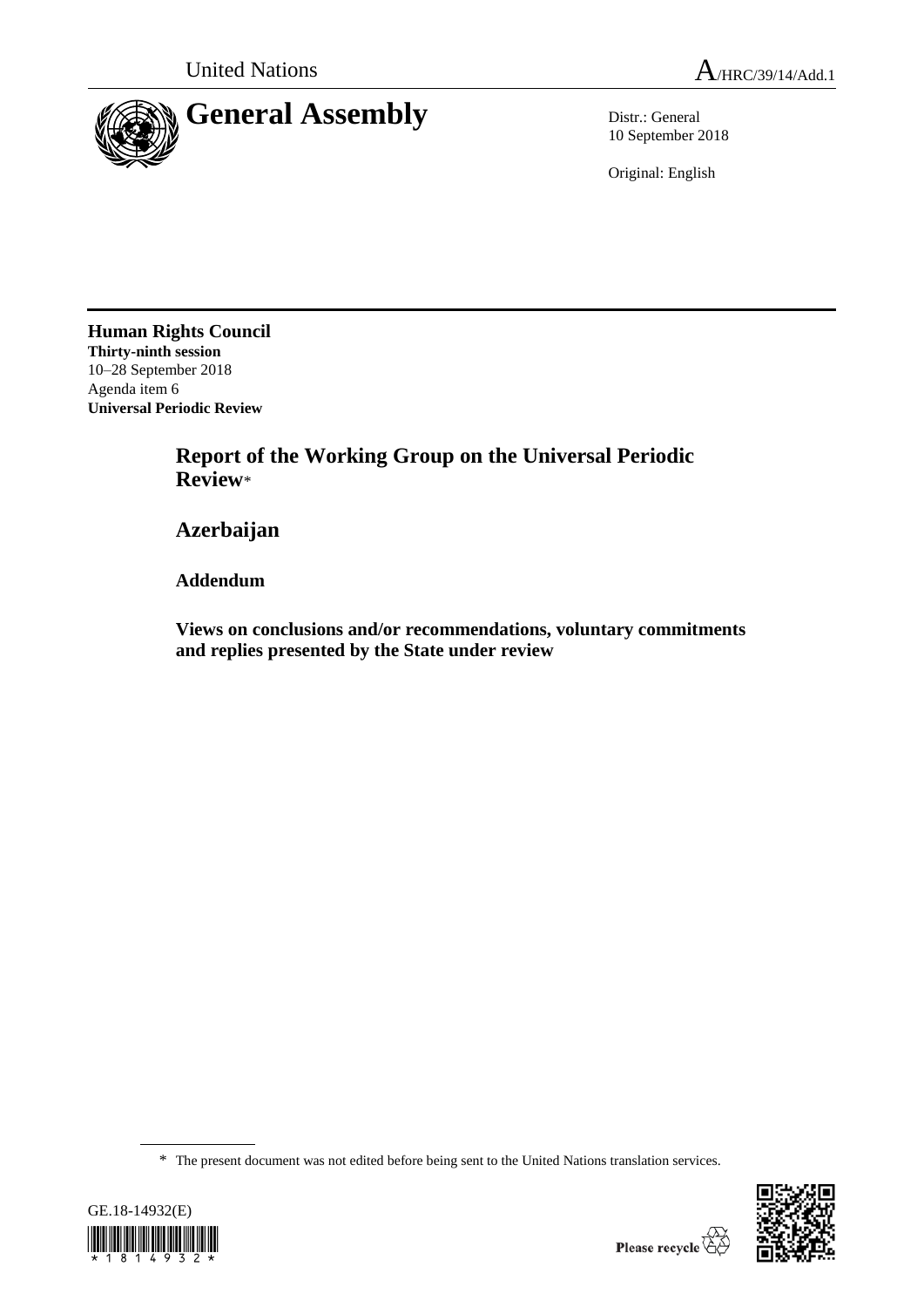# **The position of the Government of the Republic of Azerbaijan on the 101 recommendations given within the framework of the 30th session of the Working Group on Universal Periodic Review mechanism of the Human Rights Council of the United Nations**

1. Azerbaijan carefully reviewed the 259 recommendations made during the third cycle of the universal periodic review in May 2018. Azerbaijan supported most of the recommendations while taking note of the rest.

2. Support for a recommendation means that it has been implemented, that it is currently being implemented or that it can be implemented. Many of the recommendations have in fact been implemented and Azerbaijan will strive to implement the others.

3. Taking note of a recommendation means that it requires further study.

# **The position of Azerbaijan on the outstanding recommendations**

# **Take note of 141.1**

4. The ratification of the Optional Protocol to the International Covenant on Economic, Social and Cultural Rights requires interstate approval.

# **Take note of 141.2 and 141.3**

5. Currently legal and institutional reforms are being carried out aimed at improving protection of the rights of a child in Azerbaijan. Drafts of Code on a child and the National Strategy on a Child are being finalised. After the adoption and implementation of these documents, it might be possible for our country to become a party to the Optional Protocol to the Convention on the Rights of the Child on a communications procedure.

# **Take note of 141.4 and 141.5**

6. Accession of Azerbaijan to the International Convention for the Protection of All Persons from Enforced Disappearance requires further internal coordination.

# **Take note of 141.6, 141.7 and 141.8**

7. The information regarding the issue of the ratification of the Rome Statute of the International Criminal Court has been provided in the Paragraph 11 and 12 of the third periodic report of the Government of the Republic of Azerbaijan on Universal Periodic Review.

#### **Take note of 141.9, 141.10 and 141.11**

8. Azerbaijan has participated in the drafting process of the Council of Europe Convention on preventing and combating violence against women and domestic violence. The relevant national legislation of Azerbaijan is being examined in order to implement the articles of the Convention and establish new mechanisms as stipulated in the Convention. After conclusion of that process Azerbaijan will formulate its legal stance.

# **Support of 141.12**

9. Azerbaijan has granted a standing invitation to all Special Procedure Mandate Holders of the Human Rights Council of the United Nations.

#### **Support of 141.13**

10. The Law of Azerbaijan on "Advocates and legal profession" corresponds to the requirements of the both two international instruments that are indicated in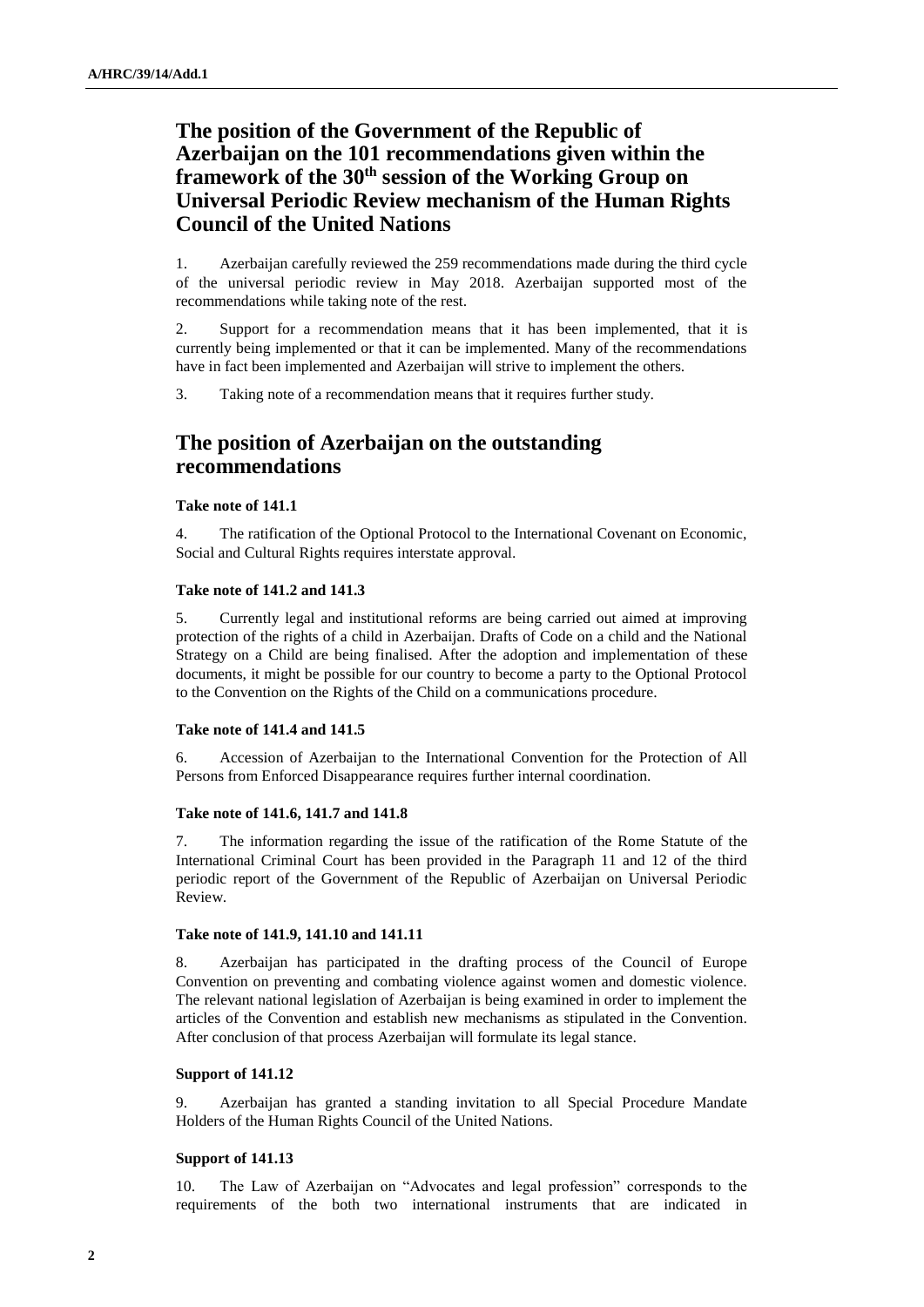recommendation. As such, advocates are involved in disciplinary responsibility in cases of finding of violations of requirements of legislative acts, the Statute on the rules regarding advocates' behaviour, including the cases with regard to violation of norms of advocate ethics based on requirements of the both of two international instruments and in accordance with national legislation.

# **Support of 141.71, 141.77**

#### **Take note of 141.39; 141.76**

11. Currently, there are more than 1200 advocates in the country. A number of complaints directed to the Bar Association have been 152 in last 6 months. Disciplinary measures have been chosen for 10 of advocates and regarding only 1 person, application has been sent to the court for expulsion from advocacy profession. Among them, 18 of complaints are received from the state institutions, 5 of them are received from nongovernmental organizations and 129 of them are received from citizens.

12. This kind of decisions of the Bar Association of Azerbaijan can be noted to be as one of the lowest rates when comparing to the statistics of organization of advocates in the whole world. When it comes to the selected disciplinary measures, most of them have been applied on the basis of complaints by citizens, not on the basis of the complaints sent by office of prosecutor, a court and state bodies. For this reason, none of the chosen decisions can be characterized as politically motivated; also advocates to whom disciplinary measure have been chosen have no political tie, and do not protect the rights of politicians. Implicitly, all disciplinary measures have been chosen in relation to the violation of the legislation and ethics of advocacy.

13. "New statute on rules regarding behaviour of advocates" has been accepted based on the "Code regarding behaviour of the European advocates" adopted by the European Bar Association and Legal Communities (CCBE).

#### **Support of 141.68**

14. Rules on admission to advocacy and on holding of exams, program of preparation to examination, sample questions for test examination stage have been displayed in the official website of the Bar Association. The Bar Association is also interested to applying more advanced standards in admission process in future and will take necessary measures to this end.

15. After compulsory trainings held on May 2, 23 and on 6 June of current year oath ceremony has been held for successful candidates. They have been admitted to the membership of the Bar Association according to the decision of the governing body, as a result, the number of the members of the Bar Association have exceeded 1200 in the first time of the history of Advocacy of Azerbaijan. Furthermore, oath ceremony for admission of 300 new advocates to the membership of the Association has been held during July of the current year. Consequently, the number of the advocates has increased from 944 to 1535 persons, and has been more than 62.6% comparing to previous years in Azerbaijan.

#### **Support of 141.21**

16. According to the Article 25 of the Constitution of Azerbaijan, everyone is equal before the law and court. The State guarantees the equality of rights and freedoms to everyone, irrespective of race, ethnicity, religion, language, sex, origin, property status, occupation, belief or affiliation with political parties, trade union organizations or other public associations. Restrictions of rights and freedoms on the grounds of race, ethnicity, religion, language, sex, origin, belief, or political or social affiliation are prohibited.

17. The principle of prohibition of restriction of human and citizen rights and freedoms based on racial, ethnic origin, religion, sex and other bases has been determined in the Criminal, Criminal-Procedural, Civil Procedural, Labour codes and in other legislative acts.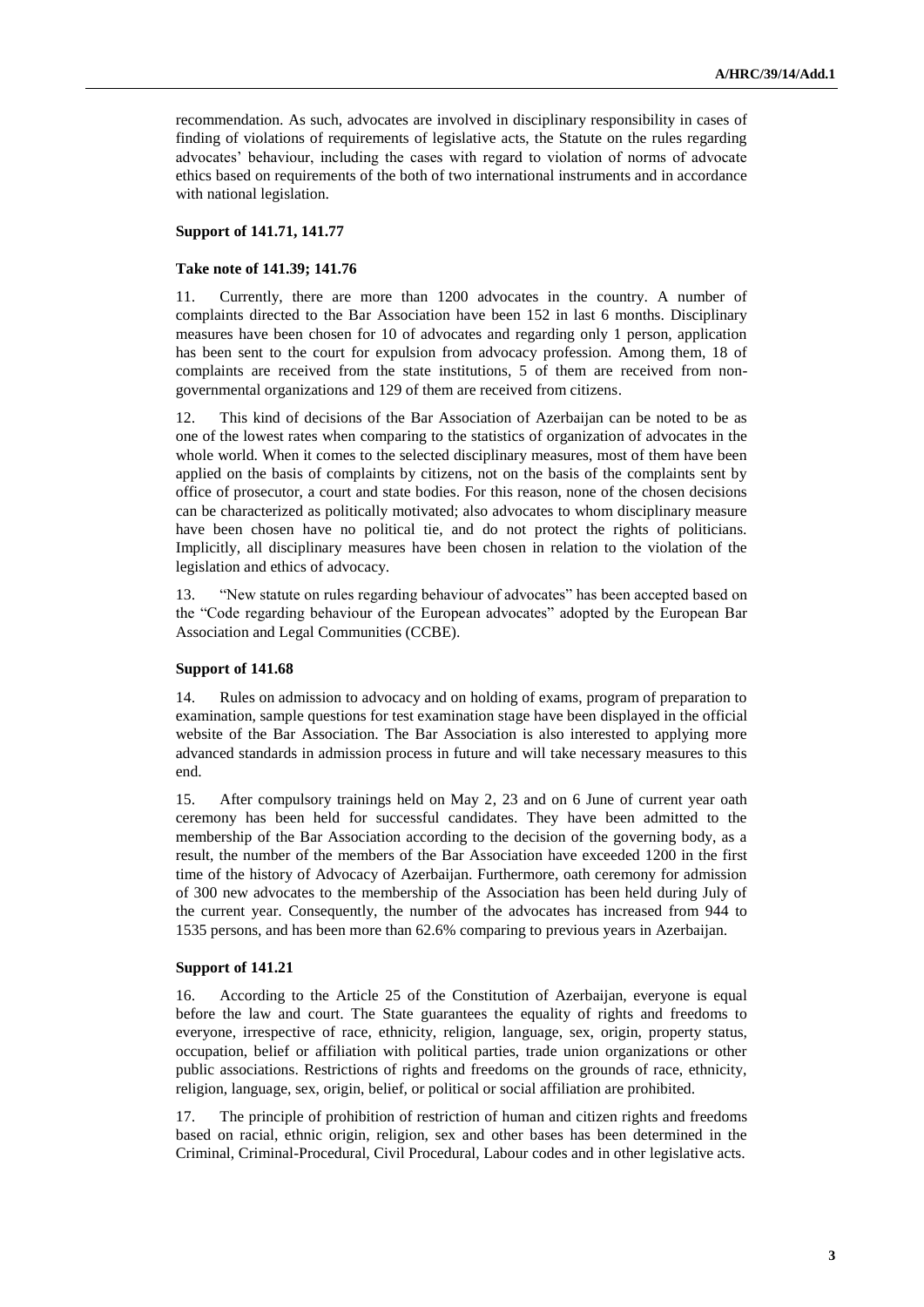# **Support of 141.25**

# **Take note of 141.16; 141.17, 141.18, 141.19, 141.20, 141.22, 141.23, 141.29, 141.30**

# **Support of 141.26, 141.27**

18. After adoption of the Law on the protection of children from all forms of corporal punishment, control mechanisms in relation to its fulfilment will demand to implement the strict reforms in the field of a child protection in local level. For this reason, adoption of such law will be considered in the future.

# **Support of 141.28**

#### **Take note of 141.78, 141.80, 141.81, 141.83, 141.85, 141.86**

19. Azerbaijan closely cooperates with the relevant international organizations as well as the European Committee for the Prevention of Torture (CPT), the Subcommittee on Prevention of Torture and other Cruel, Inhuman or Degrading Treatment or Punishment of the United Nations (SPT) and the Working Group on Arbitrary Detention. The reports by the CPT (together with comments of the Government of the Republic of Azerbaijan) on the conclusion of its visit to our country in different years have been published recently by the CPT with the initiative of the state. This decision of the Azerbaijani side regarding providing full transparency has been regarded by the CPT as a devoted expression of the Government.

20. International instruments in the field of protection of human rights, as well as the United Nations and Council of Europe Conventions, the case-law of the European Court of Human Rights, and topics regarding developments in the national legislation have been included in the programs of training courses for the employees of the Ministry of Justice, as well as, judges, candidates for a judge, advocates and other lawyers in the Academy of the Ministry of Justice.

#### **Support of 141.40, 141.51**

# **Take note of 141.14, 141.15, 141.24, 141.33, 141.36, 141.41, 141.43, 141.46, 141.55, 141.58, 141.59, 141.64, 141.65, 141.67, 141.79, 141.82, 141.84, 141.101**

# **Not to support of 141.31, 141.32, 141.34, 141.38, 141.47, 141.48, 141.57, 141.60**

21. In the view of the Republic of Azerbaijan, the recommendations listed above are not relevant since they are not factually correct, are unilateral interpretation of respective matters and do not comply with the bases of the review stipulated in the Human Rights Council resolutions 5/1 and 16/21, and therefore are not supported by the Republic of Azerbaijan.

22. It should be underlined that, only suspected persons for committing the concrete crime are held accountable for criminal liability in accordance with the rule determined in the law and the principle of equal rights of everyone before the law is guided in the Republic of Azerbaijan.

23. The opportunities have been created for human rights defenders, representatives of civil society and representatives of NGOs to operate freely and without legal and administrative burden, stable and effective system of partnership relations has been formed between state institutions and public organizations in Azerbaijan. An example can be illustrated as the Public Committee that has acted under the auspices of the minister of justice of Azerbaijan since 2006 and its structure consists of human rights defenders and representatives of the society.

24. Approximately, 3300 non-governmental organizations have been registered in the state registration.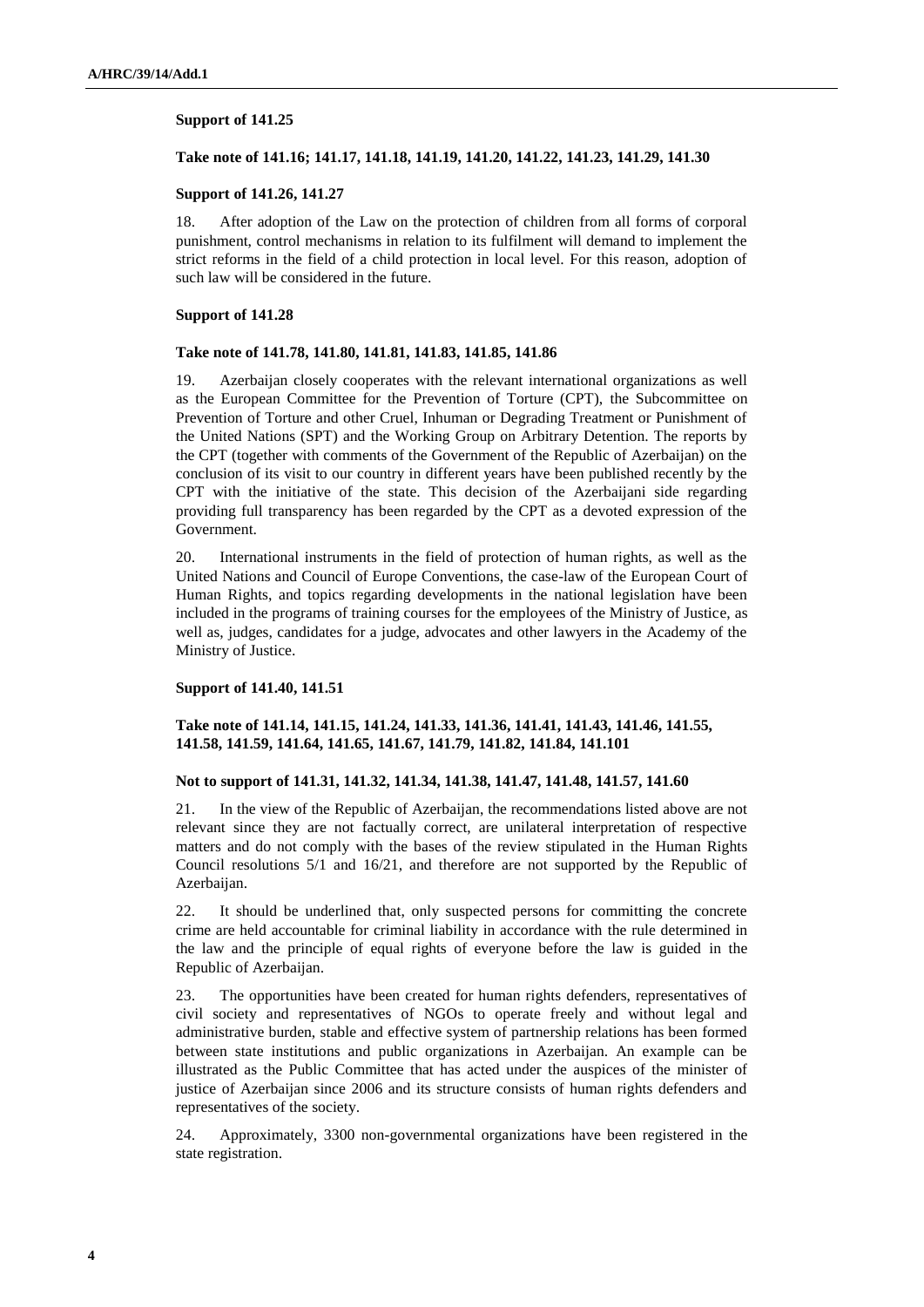#### **Support of 141.50**

#### **Take note of 141.52, 141.53, 141.61 and 141.70**

25. Proposals have been prepared on the legislation, for the opportunities getting on state registration and receiving finance by NGOs in accordance with the implemented "Dialogue of Azerbaijan Civil Society" project within the framework of the Council of Europe-Azerbaijan Action Plan. Some of the recommendations given during the  $30<sup>th</sup>$ session of the Working Group on Universal Periodic Review mechanism are covered in these proposals. Currently, these proposals are being reviewed and their discussion with experts is to be considered.

26. Meanwhile, NGOs defending human rights, including defenders of fundamental rights and freedoms, also NGOs functioning in the field of gender equality, against domestic violence, human trafficking and drugs have opportunities of access to grants from the state and private organizations. Specialized NGOs can receive financial aids with the option of transparent competitions and tenders. The entire amount of donated grants by local donors has exceeded 100 million AZN in 2017.

# **Take note of 141.35, 141.37, 141.44, 141.45, 141.49, 141.54, 141.56, 141.62, 141.63, 141.66, 141.69, 141.72, 141.73, 141.74 and 141.75**

27. Freedom of thought and speech, freedom of assembly, and right to association have been guaranteed in the Articles 47, 49, 58 of the Constitution, as well as, in other legislative acts. According to the "National Action Program on increasing efficiency in the field of protection of human rights and freedoms in the Republic of Azerbaijan" approved by the Order of 27 December 2011 of the President, during the preparation of draft laws, human rights and freedoms stipulated in the Constitution and in other international instruments to which our country is party are guided as a core criterion.

28. According to the Article 50 of the Constitution, freedom of mass information is guaranteed. State censorship in mass media, including the press is prohibited. Freedom of mass media is guaranteed by state in terms of the right that everyone can legally seek, receive, produce, impart and disseminate any information. Establishment, ownership, utilization, administration, seeking, receiving, preparing, conveying, producing and disseminating mass media cannot be constrained with the exception of cases that are determined in the legislation of the Republic of Azerbaijan.

### **Support of 141.42 and 141.87**

#### **Support of 141.88**

29. The draft proposals to improve the Law of the Republic of Azerbaijan on "Guarantees of gender equality" have been agreed with relevant state authorities and sent to the Cabinet of Ministers. The draft contains provisions with regard to improve control mechanisms for ensuring gender equality, definitions of conceptions such as "gender stereotype", "gender examination" "temporary special measures" and etc.

#### **Support of 141.89**

30. The National Action Plan on the prevention of domestic violence in the Republic of Azerbaijan has been prepared with the support of the Population Fund of the United Nations.

#### **Support of 141.90, 141.91 and 141.92**

31. Increasing the efforts for providing access to inclusive and qualitative education for girls in rural areas has been supported and it is considered that this kind of measures can contribute to the reduction of cases of early marriages in the regions and to the rise in the results of girls' entrance to the higher education. In this direction, the Government has planned to reinforce the monitoring-control measures, especially in the regions, together with non-governmental organizations.